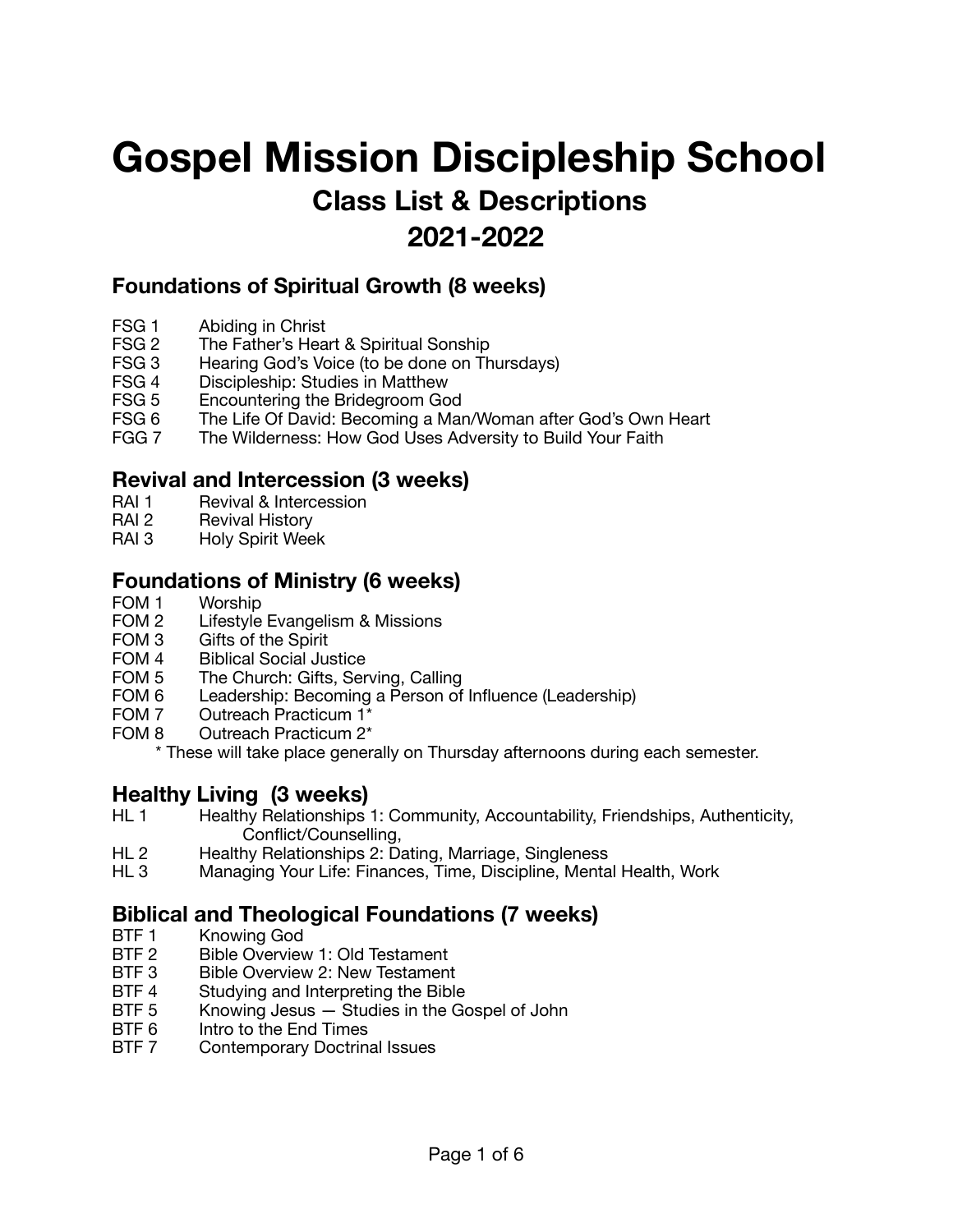### **Other: (3 weeks)**

- **Orientation Week**
- **Mission Trip**
- **Grad Week**

## **Class Descriptions**

### **Foundations of Spiritual Growth**

### **FSG 1 Abiding in Christ**

John 15 makes it clear that abiding in Christ is the centrepiece of the Christian life. This class will look to flesh that out, giving students some practical tools for connecting more deeply with Jesus in their personal and devotional lives and encouraging them to put abiding with Christ at the centre of all that they do.

### **FSG 2 The Father's Heart & Spiritual Sonship**

Jesus taught us to pray "Our Father…" and the revelation of God as a loving Father is one that has the power to set our hearts free and change our understanding of life from that of spiritual slaves  $-$  always trying to measure up to an angry God  $-$  to that of spiritual sonship  $-$  that of being men and women who are deeply loved by their heavenly Father. In this class we want to see our hearts set free from the bondages of dead works and come into a deep, heart-level understanding of the Father's love.

### **FSG 3 Hearing God's Voice**

We believe that God still speaks today through His Holy Spirit. This class will help students learn to recognize and discern the leading of the Holy Spirit in their lives, the various ways God speaks, and also develop practices to test what they are hearing with Scripture to prevent the misuses and mistakes that have sometimes happened in this area. This class will take place on Thursday mornings and learning to hear God's voice will be a regular part of what students do at GMDS.

### **FSG 4 Discipleship: Studies in Matthew**

Matthew's gospel has much to tell us about who Jesus is, and what discipleship should look like. From the Sermon on the Mount's description of godly character, to the sending out of messengers in Matthew 9-10, to the Olivet Discourse and the Great Commission, Matthew serves as a Holy-Spirit inspired discipleship manual and for the purpose of this class we will study it specifically from this lens. (This class will take place over two weeks — with 4 total days of teaching).

### **FSG 5 Encountering the Bridegroom God**

Many believers are familiar with the biblical imagery of Jesus as a shepherd, or God as a Father. But the language of "bridegroom" is used throughout the Old and New Testaments to describe Jesus in His relationship to the church. In this class we will go deeper into this reality,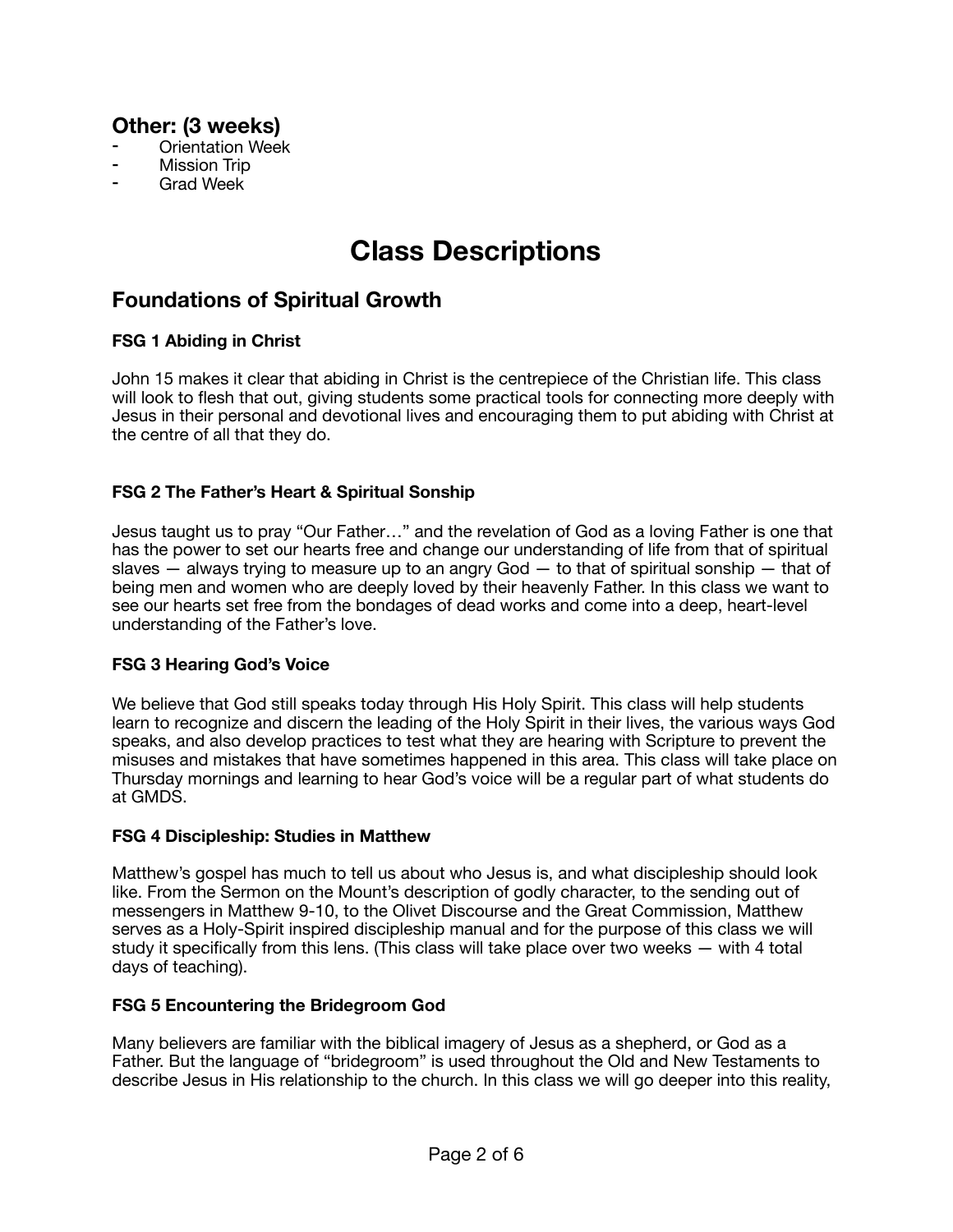and students will encounter God's heart in a fresh way that will uproot lies and reveal the truth of His goodness.

### **FSG 6 The Life Of David: Becoming a Man/Woman after God's Own Heart**

The fact that God referred to David as "a man after his own heart" is a staggering reality. We know David made some pretty serious mistakes in his life, so what was it that set him apart from his contemporaries? In this class we'll study David's life and a number of his Psalms to see how we, too, can become women and men after His own heart.

### **FGG 7 The Wilderness: How God Uses Adversity to Build Your Faith**

During our journeys with God we will inevitably go through times of testing. Times where things don't make sense, where we face adversity, and where we even wonder if He has left us. But Scripturally, this is the one of the ways that God has grown many people throughout history, be it Joseph, Moses, David, or even many in the early church. This class will help students to prepare for these seasons and also understand what God might doing in the midst of them.

### **Revival and Intercession**

### **RAI 1 Revival & Intercession**

There are real seasons throughout Church history where God has moved in extraordinary ways, transforming cities, regions, and even nations. Today the word "revival" often gets thrown around to describe all sorts of different things, but in this class we'll be exploring not only what historic revival is, but the pathway to it — wholehearted prayer and obedience. We're going to jump deep into the heart values behind intercession (prayer for others) and into the practicals of growing a consistent prayer life.

### **RAI 2 Revival History**

In this class we'll dive deeper into past moves of the Holy Spirit, not to be entertained by them, but to learn, be inspired, and be provoked to see the power of God move through us in our day just as it did through others in the past. In this class we'll be looking at the past with a few towards the future — what might God want to do through us in our church, region, and beyond?

### **RAI 3 Holy Spirit Week**

The Holy Spirit is often the least talked-about member of the Trinity. In this class we want to go deeper in understanding Him as God, as the "indwelling Spirit" who lives inside of us, and in His role as the one who empowers us in the spreading of the Gospel (Acts 1:8).

### **Foundations of Ministry (6 weeks)**

### **FOM 1 Worship**

We were made to worship God  $-$  it is the central calling on the life of every believer, to minister to His heart as priests who declare His praises (1 Peter 2:9). We want to be people who love and value Him above all else, understanding that all of life and ministry flows out of our first calling to love and worship Him. This class will help students to grow and develop as life-long worshippers, and will include plenty of time of worship together.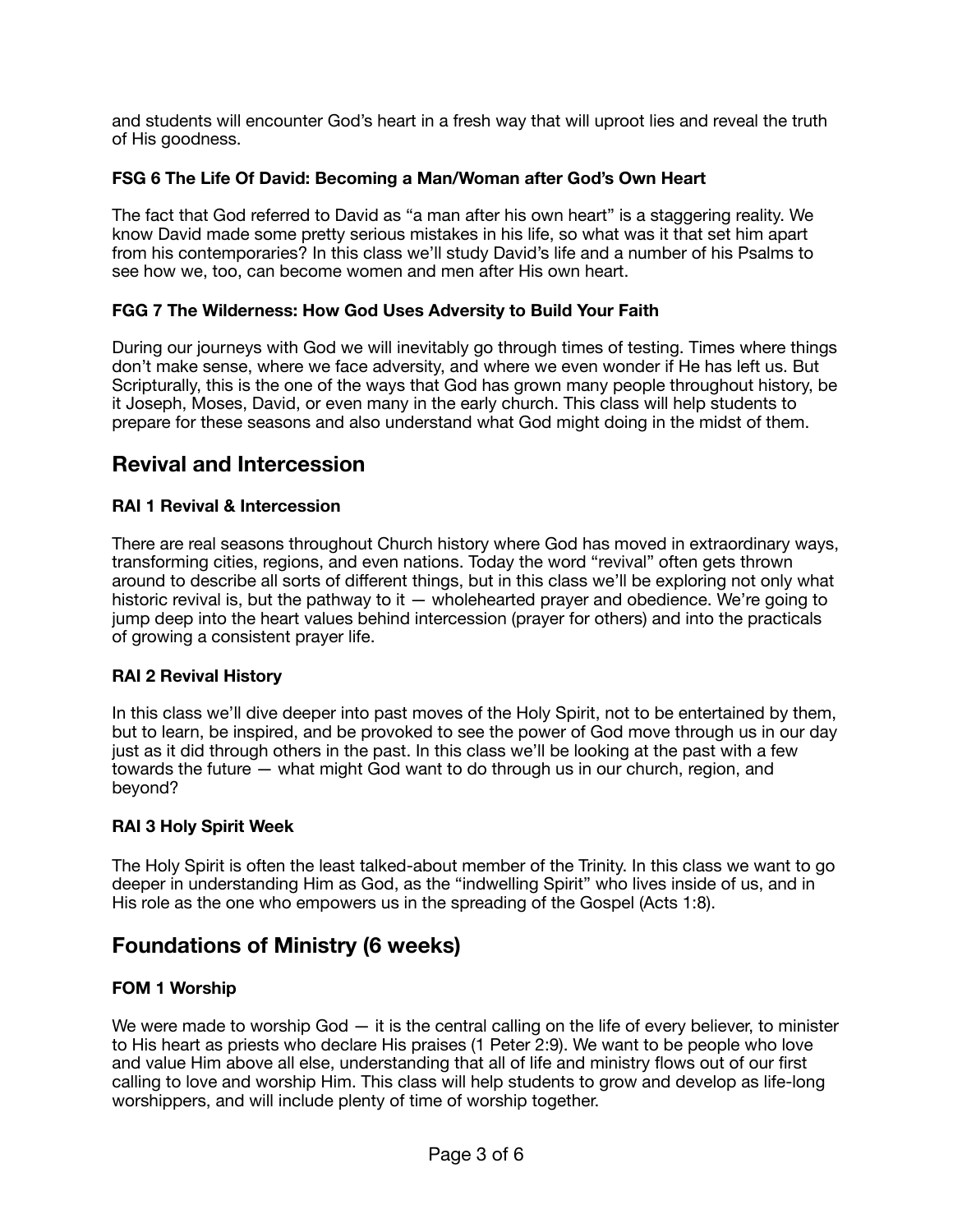### **FOM 2 Lifestyle Evangelism**

We all know that evangelism is an important part of the Christian life — but how do we walk into it. In this class students will be equipped to share our faith in every day life, to take evangelism from something we merely "do" from time to time to a lifestyle of sharing the hope that we have in Christ.

#### **FOM 3 The Gifts of the Spirit : Healing, prophecy, words of knowledge, etc**

There has sometimes been an air of mystery around some of the gifts of the Spirit such as healing, prophecy, words of knowledge, tongues, etc. But the Bible has some very clear and straightforward teaching about them. In this class we will learn about these gifts, explore different ways to grow In and receive them, and then learn how to function in them in a way that builds up the body of Christ.

#### **FOM 4 Biblical Social Justice**

It is clear that God cares deeply about the widow, orphan, and the oppressed. Yet there is much of what we see in today's social justice movement that is not in alignment with Biblical values or truth. This class will explore God's heart for justice in areas such as human trafficking, Canada's indigenous peoples, and beyond, rooting students in a thoroughly biblical response to the suffering we see around us.

#### **FOM 5 The Church: Gifts, Serving, Calling**

God has instituted the local church as His vehicle to bring His kingdom to earth. So what does it mean to be a part of this church? How do we step into our places of serving, and find our areas of gifting and calling, especially in an age where many think they no longer need to be a part of a church? We will explore these questions and others during this week.

#### **FOM 6 Leadership: Becoming a Person of Influence**

Many people would like to be in the role of a leader, but what does it take to actually be one? What are God's processes for building and developing men and women of character and conviction? This class will take us deeper into what the Bible has to tell us about leadership.

#### **FOM 7 & 8 Outreach Practicum**

Once a week, generally Thursday afternoons, we will get out of the classroom and put our faith into practice. This may include prayer walks, service opportunities, street evangelism (including trips to Winnipeg) and other opportunities to love and bless people. Depending on the year this may include a mission trip as well. Students are also strongly encouraged to be involved in service in their local church/community.

### **Healthy Living (3 weeks)**

### **HL 1 Healthy Relationships 1: Walking in Community**

In this class we will dive into the topic of growing healthy relationships. We will specifically address areas of the importance of community and accountability — how to walk in godly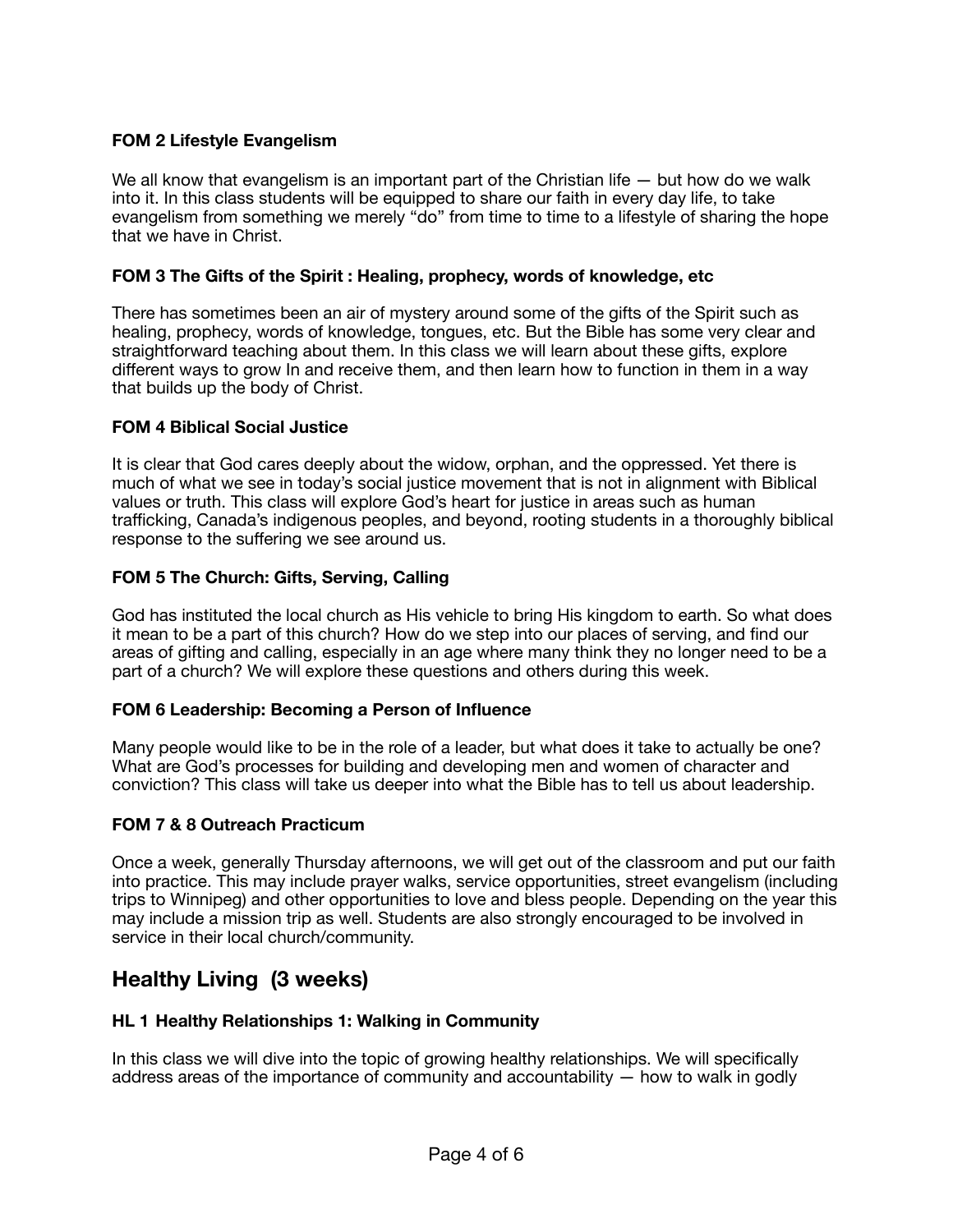friendships, to live lives of authenticity, and deal with areas of conflict and basic peer counselling.

### **HL 2 Healthy Relationships 2: Dating, Marriage & Singleness**

How do we navigate healthy, biblical dating relationships and marriage? What about God's heart for those who are single? This class will take us deeper into these three areas with biblical teaching and practical applications.

### **HL 3 Managing Your Life**

There are many people who want to follow God more fully, and yet have habits and disciplines (or lack thereof) in their lives that hold them back from doing all that they are called to be. In this class students will learn a biblical approach to managing their finances and time. We will talk about discipline, work, and looking after our mental health as well, using the wisdom that we find in Scripture.

### **Biblical and Theological Foundations (7 weeks)**

### **BTF 1 Knowing God**

A,W. Tozer said "What comes into our minds when we think about God is the most important thing about us." So who is God? And how do we know Him? The knowledge of God is the highest pursuit we can attain to, and in this class want to establish biblical foundations for knowing and seeking God. We will talk about living lives of seeking Him as well as understanding the heart of the gospel message, what Jesus referred to as the "Gospel of the kingdom" (Mt. 24:14).

#### **BTF 2 Bible Overview 1: Old Testament BTF 3 Bible Overview 2: New Testament**

These two classes will provide students with a basic overview of the Old and New Testaments. We will talk about authorship, the dates the books were written, as well as major themes covered in each book. In addition to these classes all students will read through the entire Bible over the course of their year at GMDS.

### **BTF 4 Studying and Interpreting the Bible**

This class will equip students to study and lead studies of the Bible. We will talk about proper methods of interpretation and how tor move from observing the text, to interpreting it, to applying it practically to our lives.

### **BTF 5 Knowing Jesus — Studies in the Gospel of John**

The gospel of John gives us many powerful different descriptions of Jesus (including the "I am" statements). We will look primarily at the gospel of John and students will learn how to go deep in these texts, to go from merely making doctrinal statements about Jesus to allowing the Bible to go deep into their hearts, bringing forth a lifestyle of worship and deep spiritual transformation as we gaze on Jesus through Scripture.